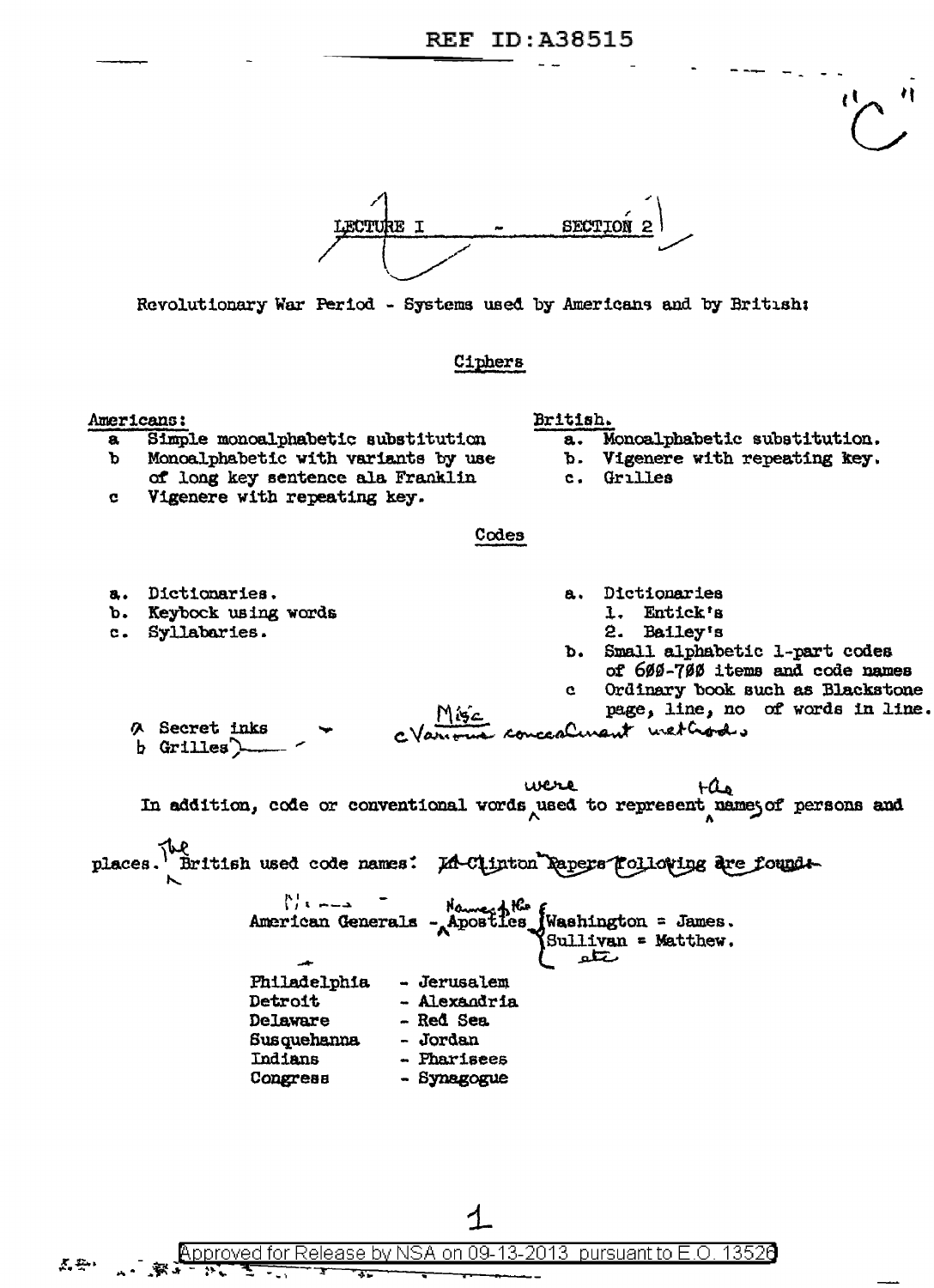# **REF ID: A38515**

6 31 Jefferson Syllabary

> (Encoding) (enciphering) encrypting

Typical of the small codes and syllabaries used at the time.

# 63

The syllabary used by Thomas Jefferson (Extract from decoding section).

(That 'all 'round genius also may be regarded as being the first American

inventor of cryptographic devices -- as will be discussed later.)

257 The New Spelling Dictionary by Rev. John Entick, London, 1782

#### 232

British Cipher Message using title page of the Army List. Message dated 13 September 1781

#### Applies to 232.1

#### LINE 22

THE GOVERNORS LIEUTENANT GOVERNORS & C OF HIS 1 2 3 4 5 6 7 8 9 10 12 13 15 17 19 21 23 25 27 29 31 32 33 34 36 38  $14$   $16$   $18$   $29$   $22$   $24$   $26$   $28$   $39$  $\mathbf{L}$ 35 37 MAJESTY'S  $39^{4.8}$   $4.2^{4.4}$   $4.3^{4.4}$   $4.5^{4.4}$ 46  $Line<sub>23</sub>$ 

 $A_{35}$  L O W<br>3<sup>4</sup> 36

A N C E S<br>38 390 414243

# "No 6"

22.

678395817281231263923283522451412221839261517.<br>VELMONTAS SEMH BLAYISTOMEET

-2-

合: hi lin lin

È

 $\tilde{\tau}$ 

 $\mathbb{R}^2$ 

 $\overline{P}$ 

 $\Delta$ 

 $\mathbf{r}$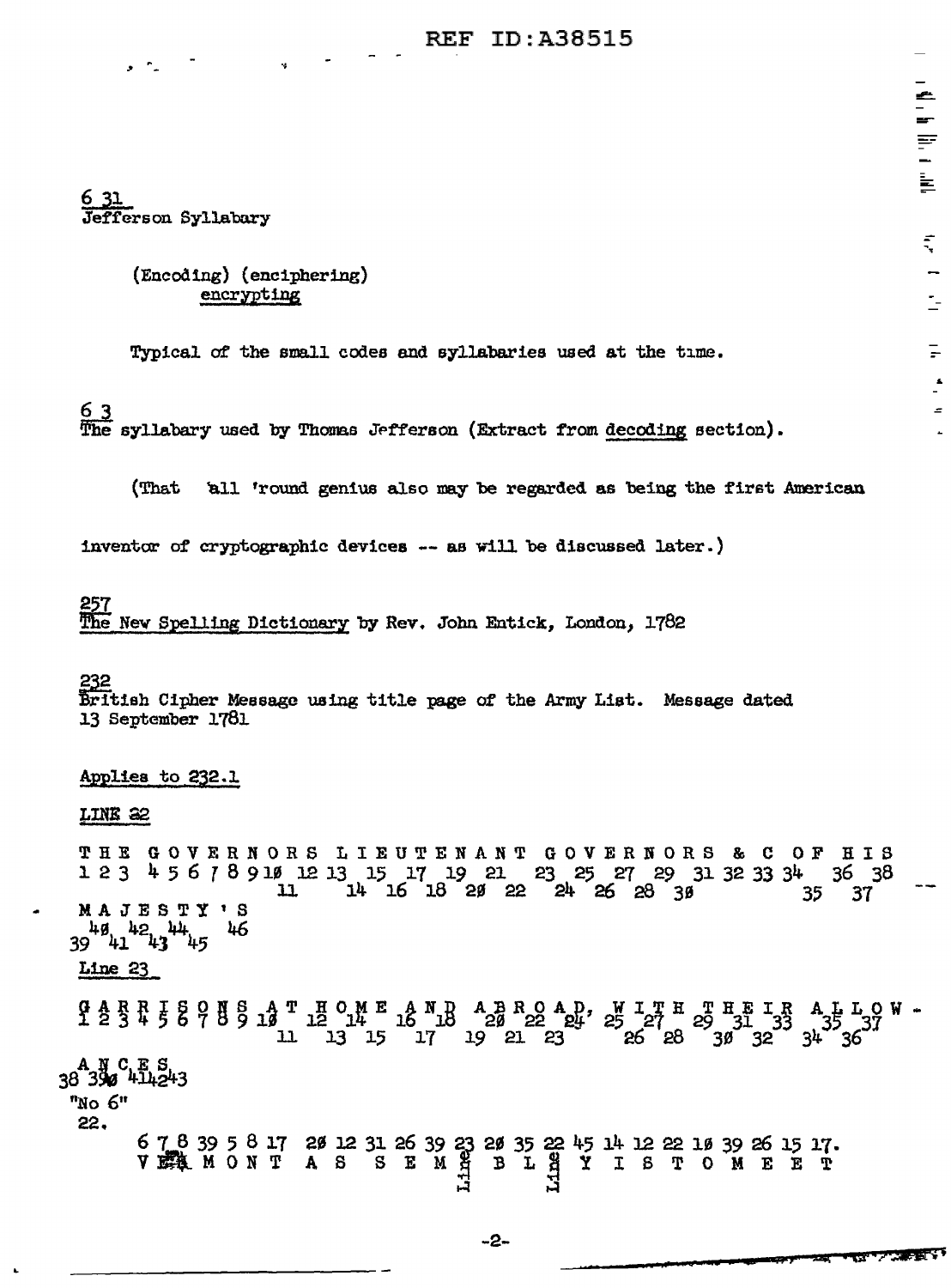' 232.l. The key for the preceding message. (Finding the key after solution)

Before showing the next slides explain ebout British cryptanalysts working

on American ciphers

' I

ţ

-----

 $- - - - - -$ 

243<br>Franklin (Dumas) Cipher-Key Text. 1766-1790

244 Franklin (Dumas) Cipher-Encipher Table

Beale Papers.

Benedict Arnold - "James Moore, Edward Fox, Gustavus" Major Andre - "Joseph Andrews, John Anderson".

Arnold, disgruntled with injustices of Congress, starts off anonymous correspondence, giving information showing he 1B well-placed. Arnold gets command of West Point. They used secret inks, Bailey's dictionary, word cipher with words out of Blackstone and songbooks; grilles, slips of paper enclosed in specially constructed hollow bullets. Andre captured September 1780, writes out full confession and was hanged Arnold barely escaped to British lines (peculiar part of Arnold's treason)

One of the cipher letters sent by Benedict Arnold to Sir Henry Clinton: 15 July 1780.

-3-

 $\frac{1}{2}$  ,  $\frac{1}{2}$  ,  $\frac{1}{2}$  ,  $\frac{1}{2}$  ,  $\frac{1}{2}$  ,  $\frac{1}{2}$  ,  $\frac{1}{2}$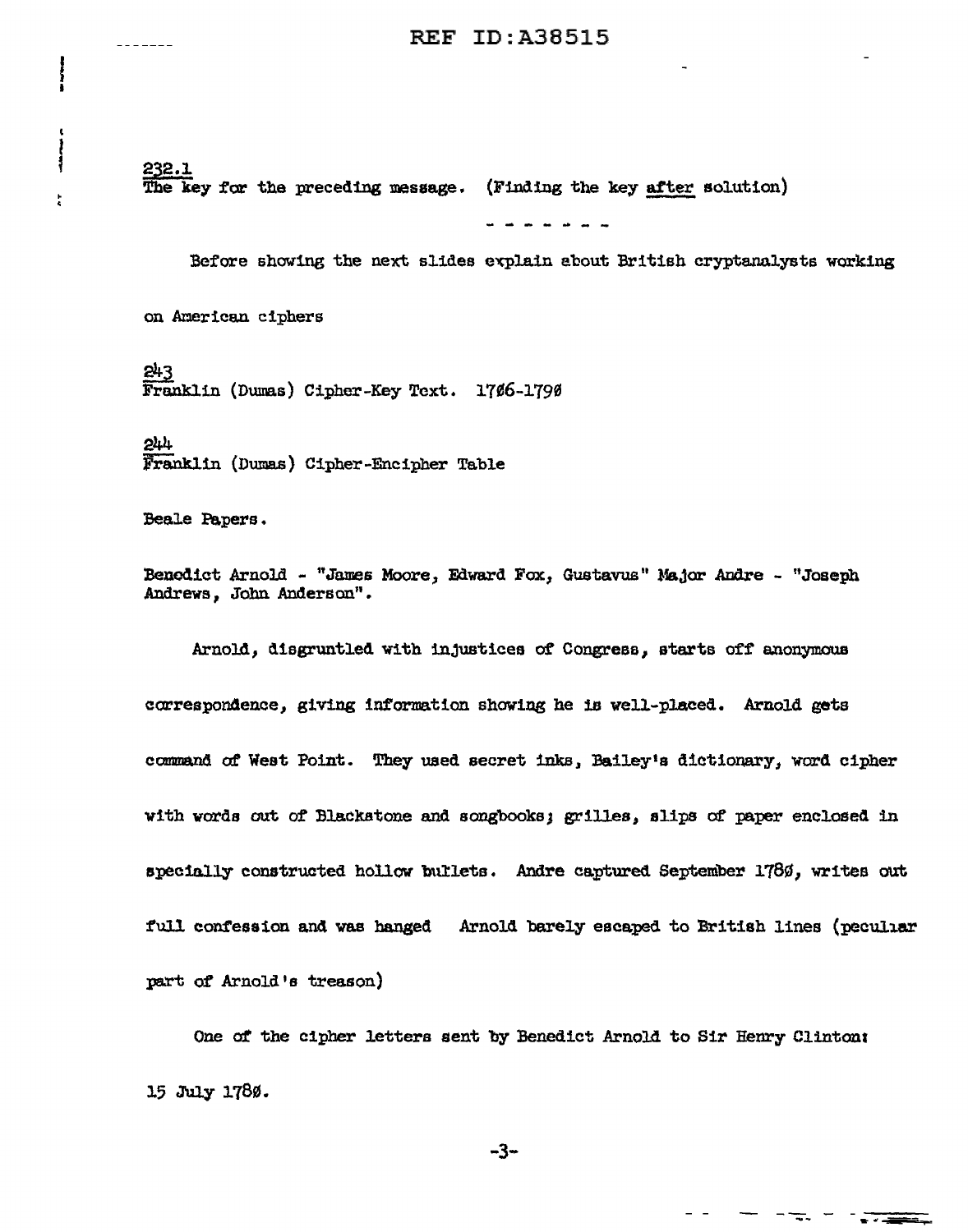#### REF ID:A38515

"If I point out a plan of cooperation by which  $S(ir) H(enry)$  (Clinton) shall possess himself of West Point, the garrison, etc. etc., twenty thousand pounds Sterling I think will be a cheap purchase *tor* an object af so much importance. <sup>11</sup>

(Full text - sec typewritten sheet accompanying plate  $6.5$ )

6 5

'Plain text of the preceding message.

66

Treason against Washington Arnold lays a trap for Washington.

6.7<br>Another example of Benedict Arnold's ciphers.

6 8 Arnold's Treasonable Cow Letter

§.:2\_ Example of a grille used by British

231<br>LOVELL, James.

Congress<sup>:</sup> cipher expert who managed to decipher nearly all, of not all. of

British code messages intercepted by the Americans.

\*\*\*\*\*\*\*\*\*

To Gen. Greene, cy to Washington)<br>
Thiladelphia Sept. 21, 1760

Sir:

Philadelphia. Sept. 21, 1780 |<br>Sir:<br>You once sent some papers to Congress which no one about you could decypher. Bbou1d such be the case with same you have lately forwarded I presume that the result of my pains, herewith sent, will be useful to you  $I$  took the papers out af Congress, and I do not think it necessary to let it be known here what my success has been in the attempt. For it appears to me that the Enemy make only such changes in their Cypher when they meet with misfortune, (as makes a difference in position only to the same alphabet) and therefore if no talk of Discovery is made by me here or by your Family you may be in chance to draw Benefit this campaign from my last Night 's watching •

.. 4- ----- ----------------------------·------